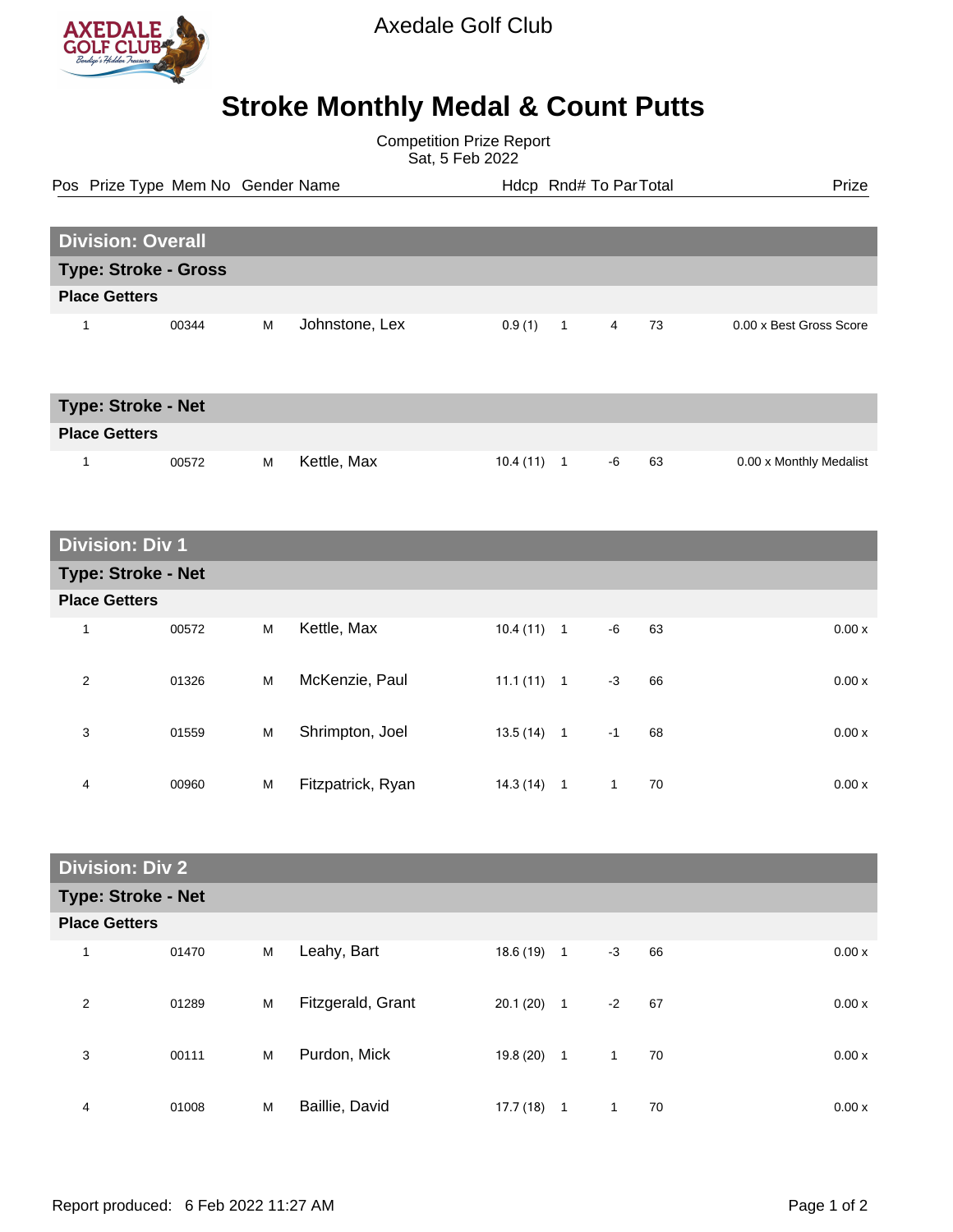|                      | <b>Division: Div 3</b>    |   |                  |              |              |      |    |       |  |
|----------------------|---------------------------|---|------------------|--------------|--------------|------|----|-------|--|
|                      | <b>Type: Stroke - Net</b> |   |                  |              |              |      |    |       |  |
| <b>Place Getters</b> |                           |   |                  |              |              |      |    |       |  |
| 1                    | 01221                     | M | Wilkinson, Paul  | $21.0(21)$ 1 |              | $-3$ | 66 | 0.00x |  |
| 2                    | 01258                     | M | Smith, Rob       | $27.1(27)$ 1 |              | $-3$ | 66 | 0.00x |  |
| 3                    | 01071                     | M | Waldron, Geoff   | 29.9 (30)    | $\mathbf{1}$ | $-3$ | 66 | 0.00x |  |
| 4                    | 00815                     | M | Fiske-Kealy, Joe | 31.3(32)     | $\mathbf{1}$ | $-2$ | 67 | 0.00x |  |

| <b>Division: Overall</b>  |       |   |                 |              |              |                |    |         |  |
|---------------------------|-------|---|-----------------|--------------|--------------|----------------|----|---------|--|
| <b>Type: Stroke - Net</b> |       |   |                 |              |              |                |    |         |  |
| <b>Ball Rundowns</b>      |       |   |                 |              |              |                |    |         |  |
| (no. 1)                   | 01611 | M | Kinkade, Ryan   | $34.9(35)$ 1 |              | $-1$           | 68 | $0.00x$ |  |
| (no. 2)                   | 01442 | M | Kealy, Craig    | $21.8(22)$ 1 |              | $-1$           | 68 | $0.00x$ |  |
| (no. 3)                   | 00145 | M | Yum, David      | $24.5(25)$ 1 |              | $-1$           | 68 | 0.00x   |  |
| (no. 4)                   | 00923 | M | Higgins, Denis  | $15.0(15)$ 1 |              | $\mathbf{1}$   | 70 | 0.00x   |  |
| (no. 5)                   | 01009 | M | Moore, Kerry    | $27.0(27)$ 1 |              | $\mathbf{1}$   | 70 | 0.00x   |  |
| (no. 6)                   | 01275 | M | Doye, Tim       | $17.6(18)$ 1 |              | $\mathbf{1}$   | 70 | 0.00x   |  |
| (no. 7)                   | 00024 | M | Crawford, Kevin | $20.1(20)$ 1 |              | $\overline{2}$ | 71 | 0.00x   |  |
| (no. 8)                   | 00530 | M | Lane, Grant     | $11.4(12)$ 1 |              | $\overline{2}$ | 71 | 0.00x   |  |
| (no. 9)                   | 01610 | M | Kinkade, Jamie  | 4.9(5)       | $\mathbf{1}$ | $\overline{2}$ | 71 | 0.00x   |  |